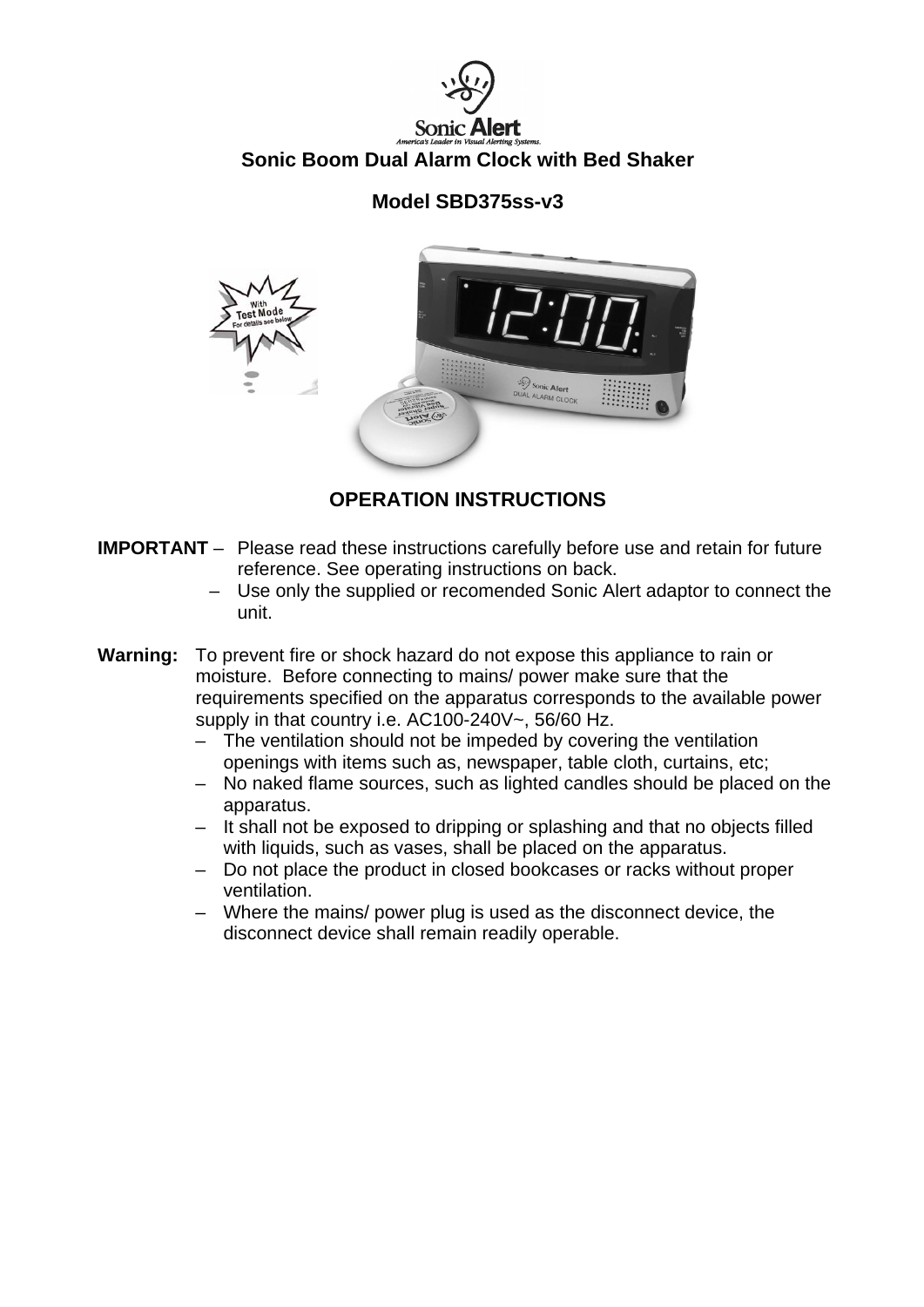| 0<br>0<br>❸<br>Sonic Alert<br><b>DUAL ALARM CLOCK</b><br><b><i>Dionic</i></b><br><b><i>Alert</i></b><br>昌目<br><b>Super Shake</b><br>Bed Vibrator<br>Serial #12345<br>2VDC 05 AMP<br>$^{\circ}$<br>$^{\circ}$<br>œ<br>Figure B | Features shown on diagram above:<br>1) Alarm Selector<br>Vibrator Hi/Lo Switch<br><b>Clock Display</b><br>3)<br><b>PM</b> Indicator<br>Alarm SET/ OFF Button / Alarm<br>5)<br><b>Duration Time</b><br>6) Fast Min./ Hour Button / 12 or 24<br><b>Hour Selector</b><br>Slow Min./ Hour Button<br>8) Snooze Button/ Snooze Duration<br><b>Time/Dimmer Control</b><br>9) Time Set Switch<br>10) Tone Control Wheel<br>11) Alarm Mode Switch<br>12) Alarm-1 Indicator (AL1)<br>13) Alarm-2 Indicator (AL2)<br>14) Volume Control Wheel |
|-------------------------------------------------------------------------------------------------------------------------------------------------------------------------------------------------------------------------------|------------------------------------------------------------------------------------------------------------------------------------------------------------------------------------------------------------------------------------------------------------------------------------------------------------------------------------------------------------------------------------------------------------------------------------------------------------------------------------------------------------------------------------|
|                                                                                                                                                                                                                               | 15) Vibrator / Bed Shaker Input<br>16) DC Power Input<br>17) Backup Battery Compartment                                                                                                                                                                                                                                                                                                                                                                                                                                            |

## **Test Mode:**

- 1) Press and hold the Snooze and Time buttons for 3 seconds to enter the Test Mode. The display will show "7ES7" to indicate it is in TEST Mode.
- 2) If within 1 minute no button is pressed, then it will exit the Test Mode and return back to the Time Mode.
- 3) Press any button within 1 minute (except the Snooze & Time buttons, which has no effect), it will exit the Test Mode immediately.
- 4) While in Test Mode, sliding the Function Switch will demonstrate the different functions of the clock:
	- a) Function Switch at OFF, it will have a continuous "Vee" sound to indicate it is in the Test Mode.
	- b) Function Switch at BUZZ, it will demonstrate the buzzer sound.
	- c) Function Switch at VIB, it will demonstrate the vibrator.
	- d) Function Switch at VIB & BUZZ, it will demonstrate the buzzer sound & the vibrator.
- 5) After finish with the Test Mode, press any button (except the Snooze & Time buttons, which has no effect) it will exit the Test Mode immediately.

## **Setting the Correct Time –**

- 1) Press and hold the **"TIME" Button (9)** and at the same time press the **"FAST" Button (6)**  or the **"SLOW" button (7)** to advance clock display unil you have desired time.
- 2) The **lighted dot (4)** located in upper left corner of the clock display indicates the time is PM. For AM time, this dot will not light up.

# **Setting the Alarm Time–**

## **Setting Alarm 1**

- 1) Slide the **"ALARM SELECTOR" (1)** to AL1 position, the alarm indicator **"AL1" (12)** will light up.
- 2) Press and hold the **"ALARM SET /OFF" (5)** button and at the same time press the **"FAST" Button (6)** or the **"SLOW" button (7)** to advance clock display until you reach desired alarm setting.
- 3) Make sure alarm time is correctly set for AM or PM (4).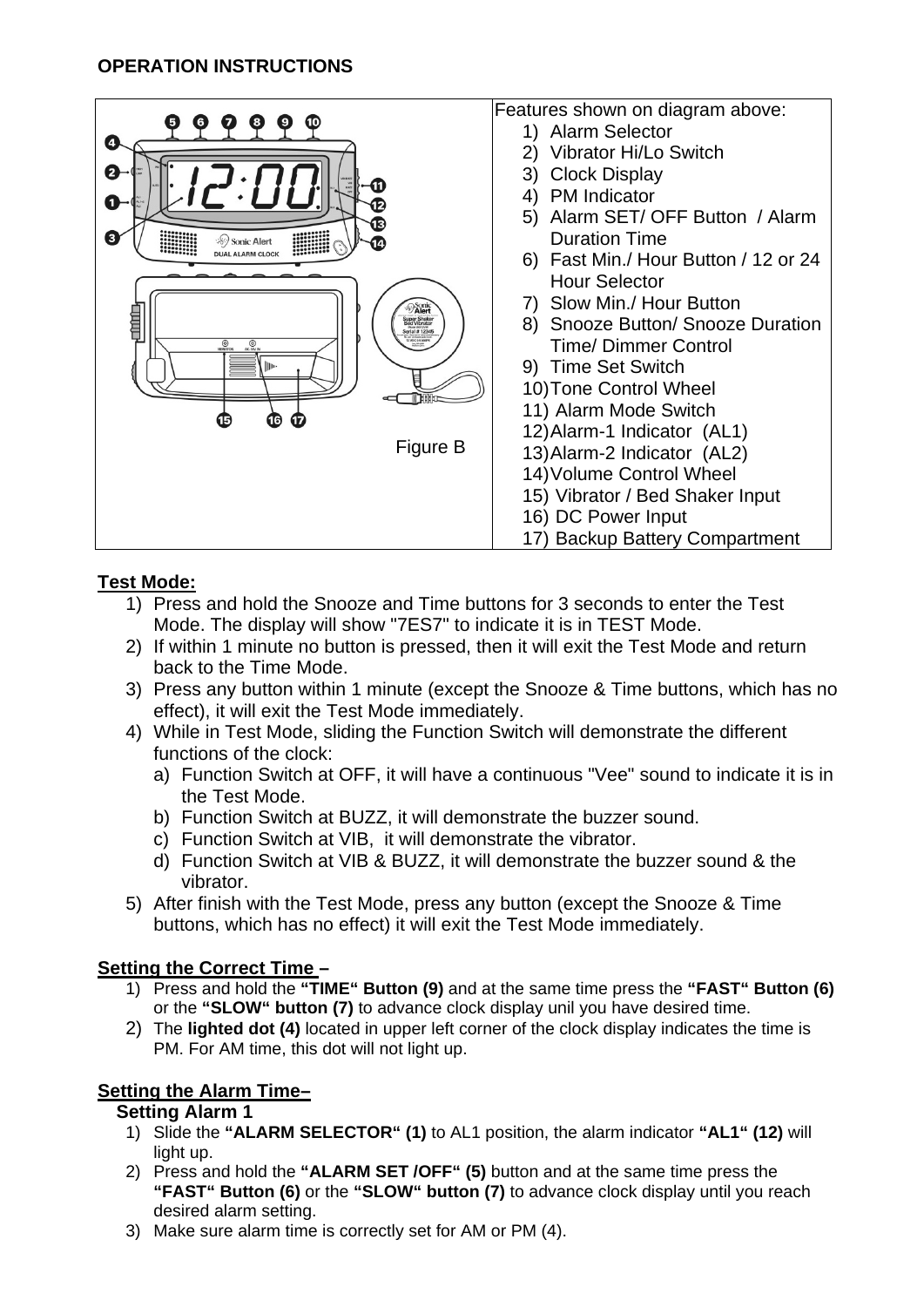## **Setting Alarm 2**

- 4) Once alarm AL1 has been set, slide **"ALARM SELECTOR" (1)** to AL2 position. , the alarm indicator **"AL2" (13)** will light up.
- 5) Slide the **"ALARM SELECTOR" (1)** to AL2 position, the alarm indicator **"AL2" (13)** will light up.
- 6) Press and hold the **"ALARM SET /OFF" (5)** button and at the same time press the **"FAST" Button (6)** or the **"SLOW" button (7)** to advance clock display until you reach desired alarm setting.

#### **Selecting 12 or 24 hours format – Clock is set to 12 hour as the default setting**

Press and hold the **Fast Button (9)** for 6 seconds to enter the hour selection mode, release the **Fast Button (9)** when the display shows "12 H" or "24 H". Press and release the hour button to toggle between 12 or 24 hours. If no selection is made within 4 seconds, then the last displayed hour format will be chosen and the display will return to the normal Time mode.

## **Alarm –**

### **Enable Alarms:**

- 1) To enable Alarm 1, slide the **"ALARM SELECTOR" (1)** to AL1 position. the alarm indicator **"AL1" (12)** will light up.
- 2) To enable Alarm 2, slide the **"ALARM SELECTOR" (1)** to AL2 position, the alarm indicator **"AL2" (13)** will light up.
- 3) To enable both alarms, slide the **"ALARM SELECTOR" (1)** to AL2 position, the alarm indicators **"AL1" (12) and "AL2" (13)** will light up.

### **To Select Wake up mode**

To select the wake up mode, slide the **"Alarm Mode Switch" (11)** to your desired position:-

a) "BUZZ" for sound b) "VIB" for bed shaker c) "VIB/ BUZZ" for both sound and bed shaker

**NOTE:** once the wake up mode is chosen, this will apply to both alarms.

### **Alarm Patterns –**

When the alarm is activated, alarm pattern of the buzzer / flashing display will be out of sync with the vibrator. This means that when the buzzer / flashing display is ON, the vibrator will be OFF and while the buzzer/ flashing display is OFF, the vibrator will be ON.

**ALARM 1 -** When Alarm 1 is activate, it will have 3 beeps for buzzer, then the vibrator. This pattern is repeated until the alarm is stopped.

**ALARM 2 -** When Alarm 2 is activate, it will have 4 beeps for buzzer, then the vibrator. This pattern is repeated until the alarm is stopped.

## **Adjusting The Alarm Duration Time**

The default alarm duration time setting is 30 minutes; you may adjust the alarm duration between 1 minute and 59 minutes as desired. To adjust the alarm duration:

- Press and hold the **AL. SET button (5)** for six seconds. The clock display will show the default alarm duration as '30'. Release the AL set button
- Press the **" MIN" button (10)** to adjust the alarm duration to the desired setting, from 1 minute to 59 minutes.
- When the display is showing the desired alarm duration time, it will return to the normal clock mode after 3 seconds. The new alarm duration time setting becomes the new default and remains in the memory until you change it again.

### **Snooze Operation –**

- 1. When the alarm turns on in the morning you may press the **SNOOZE Button (8)** to stop the alarm temporarily. The alarm will shut off for 9 minutes or for the predetermined time you select from 1-30 minutes, and then turn on again. The snooze operation may be repeated indefinitely until the alarm is turned off.
- 2. The SNOOZE function of Alarm 1 and Alarm 2 is independent of each other.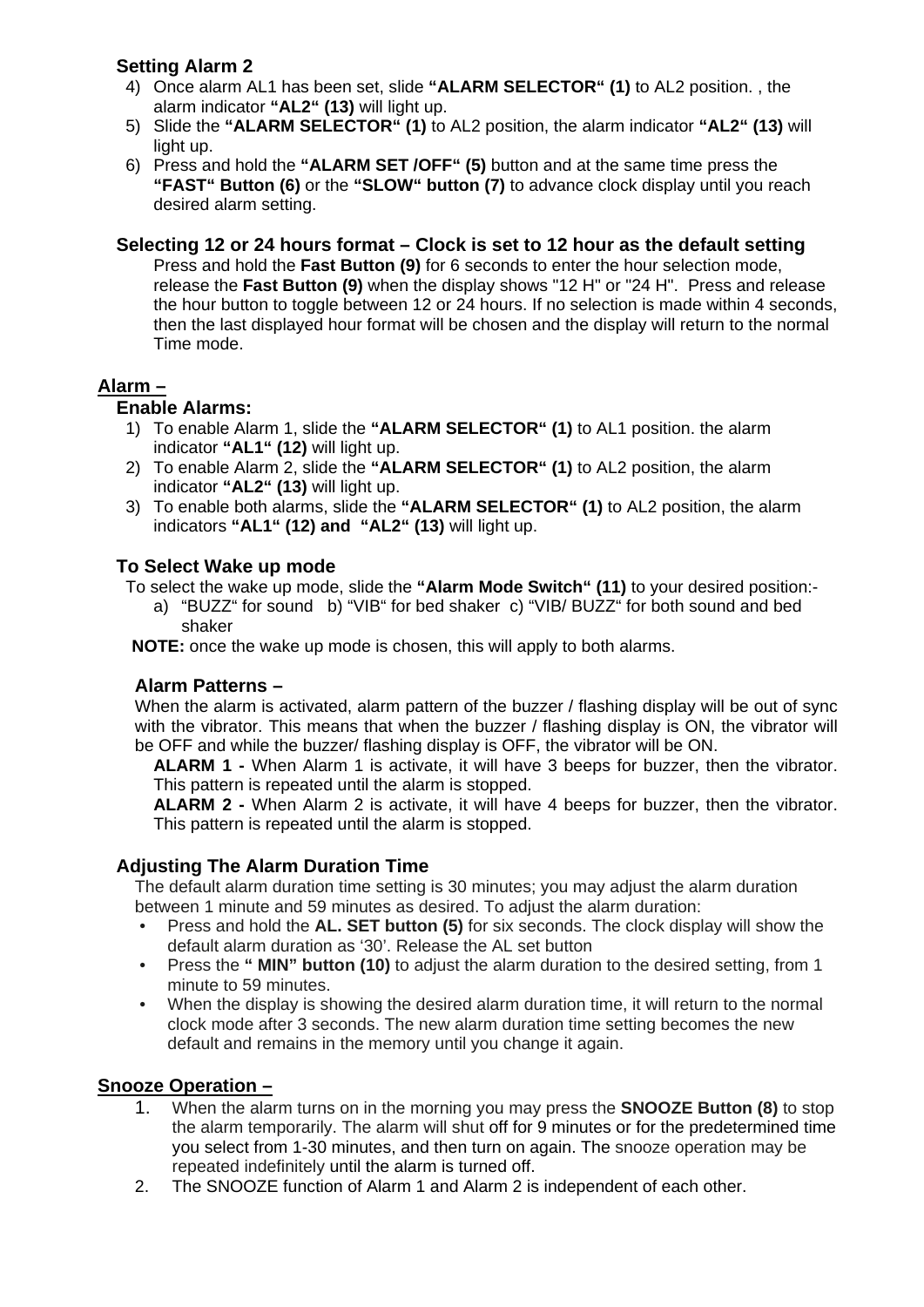## **Adjusting The Snooze Time**

The default snooze time setting is 9 minutes but you may adjust the snooze time between 1 minute and 30 minutes as desired. To adjust the snooze time:

- Press and hold the **SNOOZE Button (8)** for four seconds. The clock display will show the default snooze time '9'. Release the snooze button
- Press the **"SLOW" Button (7)** to adjust the snooze time to the desired setting, from 1 minute to 30 minutes.
- When the display is showing the desired snooze time, it will return to the normal clock mode after 3 seconds. The new snooze time setting becomes the new default and remains in the memory until you change it again.

## **Shutting Off the Alarm –**

Alarm can be shut off temporary for the day or permanently shut off.

- 1) When alarm goes off, press the **"ALARM SET/OFF" (5)** button to turn off for the day and come back on at the same time the next day, if alarm settings have not changed.
- 2) To shut the alarm off permanently, slide the **" Alarm Mode Switch" (11)** down to the OFF position. The alarm will not come on until the **" Alarm Mode Switch" (11)** is set to "VIB/BUZZ", "VIB", or "BUZZ" position.

**NOTE: The Alarm Off function of Alarm 1 and Alarm 2 is independent of each other.** 

### **Dimmer Operation**

There is a 5-level brightness control for the LED display. Press the SNOOZE button once to change the display brightness. The brightness will cycle from 5-4-3-2-1-2-3-4-5 (from bright to dim then from dim to bright).

**\*NOTE\***: The dimmer function will not work, when the clock is in snooze mode.

### **Volume Control –**

1) To adjust the volume, rotate **VOLUME wheel (12)** located on the lower right corner of the clock.

### **Tone Control –**

1) To adjust the TONE, turn the **TONE wheel (10)** located on the top right corner of the clock.

### **Bed Shaker / Vibrator –**

- 1) Attach the bed shaker jack to the back of clock at **"VIBRATOR INPUT" (15)**.
- 2) To turn on vibrator slide **"Alarm Mode Switch" (11)** to "VIB/BUZZ" or "VIB" position.
- 3) Place vibrator between mattress and box spring.

### **Bed Shaker / Vibrator Strength Control**

Slide the **Vibrator Strength switch (2 )** to adjust the vibrator strength, Hi setting is the stronger and the Lo setting is the weaker.

### **Battery Backup –**

To use the battery backup, you can install a 9-volt alkaline battery in the back of the clock located under the **Battery Compartment Cover (17).** The battery needs to be purchased separately. *Note the LED display will not show during power failure but the clock will still be running and keeping proper time until the power comes back***.** During a power failure, the alkaline battery can only keep the clock IC running for up to 30 days. **(***During a Power failure, the LED display will not show the time***.)** 

**NOTE:** For the best results it is recommended that the battery be changed every 6 months. If the clock is not used for a while, it is recommended to remove the battery to avoid damage to the clock from battery leakage.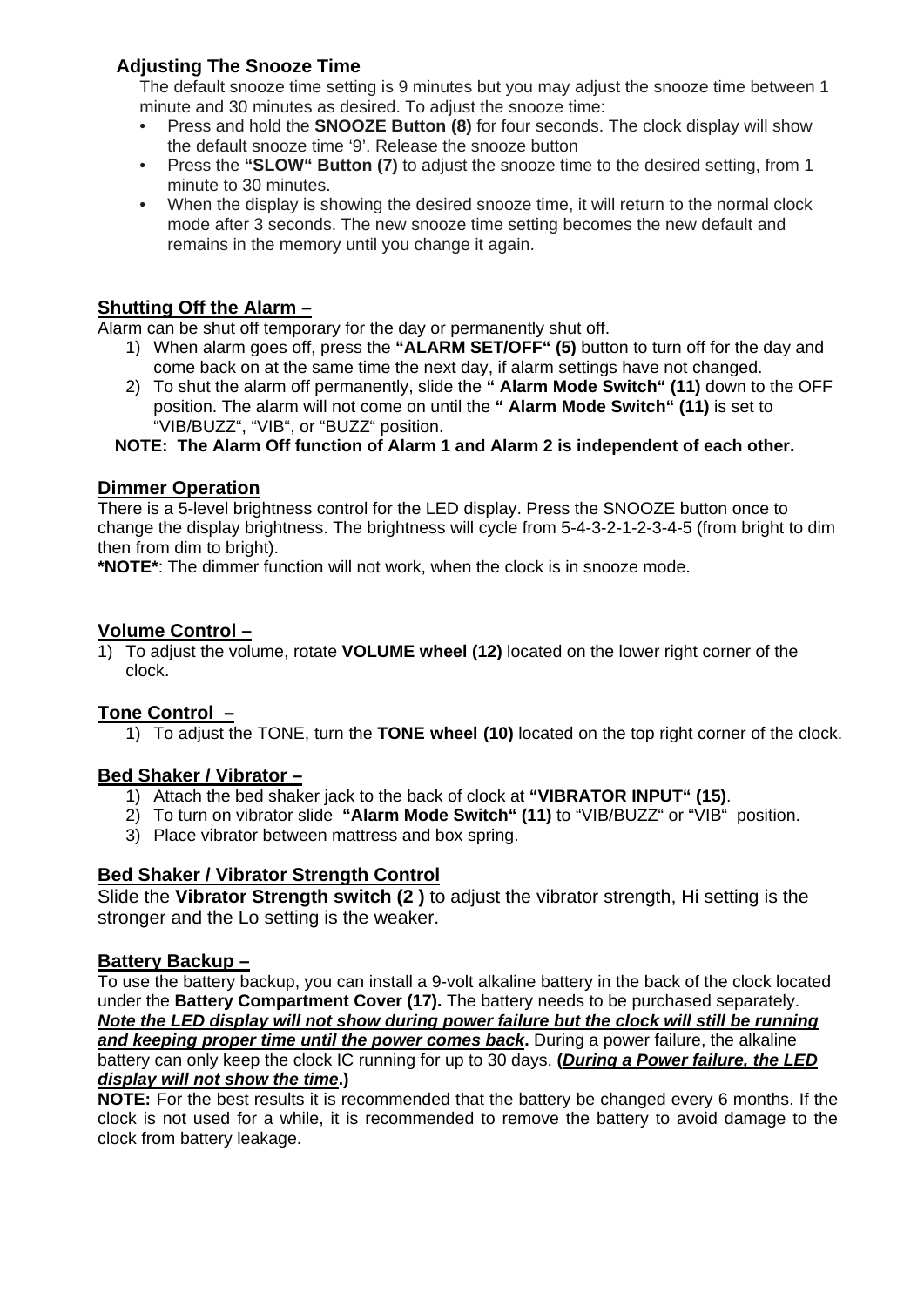## **DC 9V Power Input –**

Attach the **"DC POWER INPUT" (16)** to the back of DC9V IN next to **"VIBRATOR INPUT" (15)**; it is the smaller input of the two.

## **NOTE**: IMPORTANT: do not confuse **"DC POWER INPUT" (16)** with the **"VIBRATOR INPUT" (15)**

## **GENERAL DATA**

UL listed Power Adaptor: AC100-240V~, 50/60Hz Power Consumption: Adaptor Output: DC9V<sub>———</sub>, 650mA



WARNING: TO PREVENT FIRE OR SHOCK HAZARD, DO NOT EXPOSE THIS APPLIANCE TO RAIN OR MOISTURE.

**The normal function of the product may be disturbed by Strong Electro Magnetic Interference. If so, simply reset the product to resume normal operation by following the instruction manual. In case the function could not resume, please use the product in other location.**

- Attention should be drawn to the environmental aspects of battery disposal.
	- this indicating separate collection for electrical and electroinc equipment.